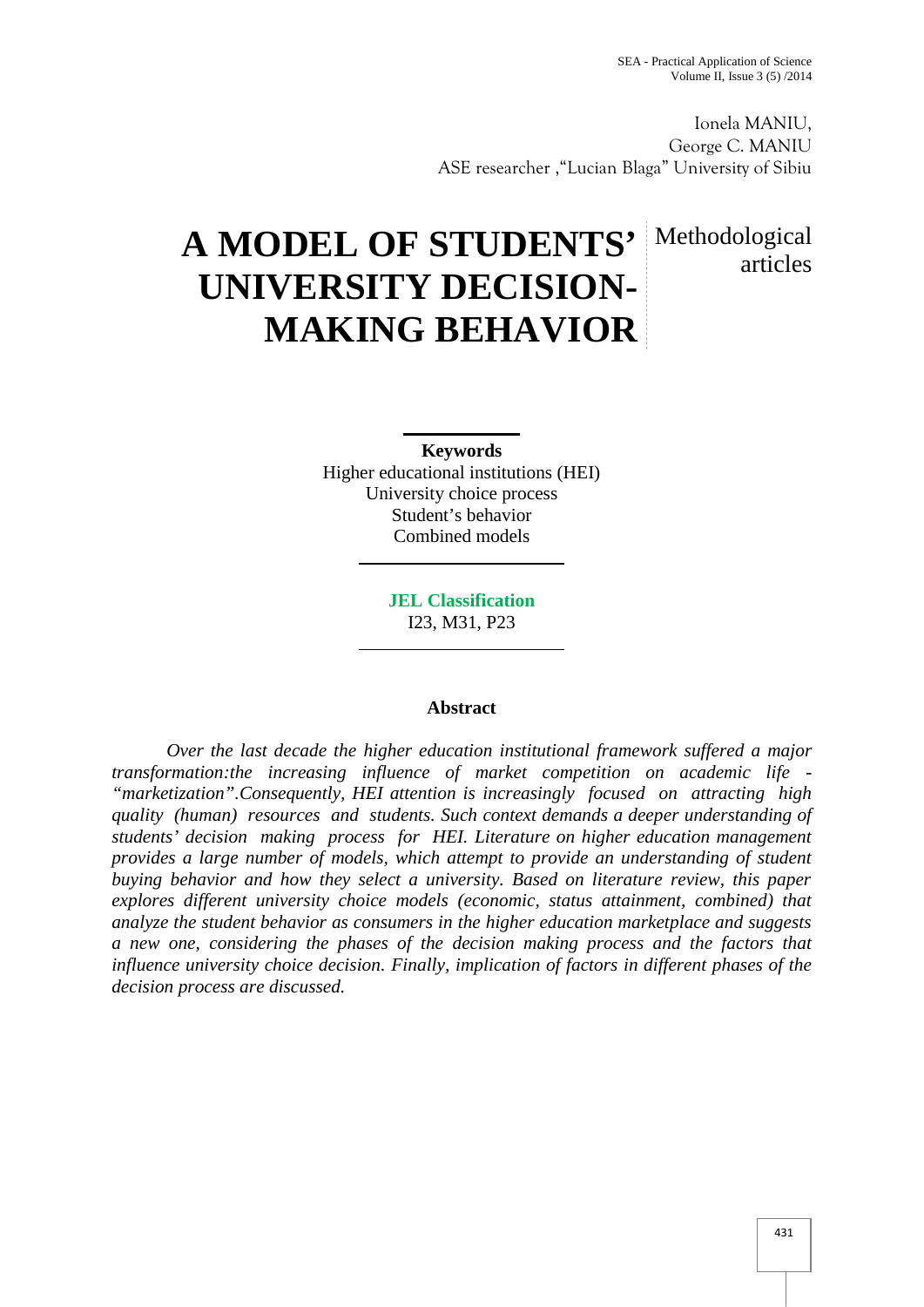## **Introduction**

Marketing is defined as "...the activity, set of institutions, and processes for creating, communicating, delivering, and exchanging offerings that have value for customers, clients, partners, and society at large." (American Marketing Association, 2013)

The interest of this article is to conduct a study within the field of marketing of HEI by presenting a model of *student behavior as consumers in the higher education marketplace.*

Studies involving the construction of models and theories of higher education decision-making process have been conducted generally within US but also in UK, Australia, Germany, rather than in the Romanian market place.

#### **Background and Theory on University Choice**

A model does not treat all reality details, but restructures it, grouping information into categories and indicating links between them.

Among the objectives of any model of consumer behavior (in general) there are:

- identification and explanation of variables that define the behavior
- establish and explain the relationships between the variables identified

Models of student behavior emerged in the 1980s, based on models of consumer behavior (in general) and models of decision making, such as: the Schiffman & Kanuk (2007) model, Kotler & Keller (2009) model, etc.

The Schiffman & Kanuk (2007) model involves three phases:

- $\triangleright$  the input phase where marketing mix activities of organizations and socio cultural influences are considered inputs affecting "what" consumers will buy and "how" will they use what they buy. In this phase the entries influences the consumer awareness of the consumption need.
- $\triangleright$  The process phase is the component concerned with "how" consumers make decisions. Psychological factors (motivation, perception, learning, personality and attitudes) affect: how outsiders (entries described in the previous phase) affect the recognition of the consumption need, information search undertaking before buying and the evaluation of available alternatives. The experience gained by assessing the alternatives affect consumer psychological attributes.
- $\triangleright$  The output phase consists of purchase behavior and post purchase evaluation. The purchase behavior involves an exploratory phase- the trial and the repeat purchase phase.

The Kotler & Keller (2009) model, also known as the "black box" model, refers to consumer mind, which is unknown. The marketing and other incentives, fall into the "black box" resulting different responses from consumers. This "black box" has two parts, one concerns those characteristics that influence consumer response to stimuli and other factors of influence and the second referring to the process itself, which influences the outcome or answer.

#### **Student behavior models - Literature review**

Most studies that have attempted to explain student choice could be included, according to Hossler & all (1999), in one of the follow three categories: : economic models, status-attainment (sociological) models and combined models.

The economic models center on the econometric assumptions that prospective college students are rational actors and make careful cost-benefit analyses when choosing a college or university (Hossler et al., 1999).

The sociological models assume that a variety of social and individual factors that lead to educational aspirations: parental encouragement, influence of other persons, academic performance.

The combined models incorporate components economic models rational assumptions and status attainment models. Combined models assume multiple stages of the student decision-making process (three-stage models, and multi-stage models typically containing between five and seven stages).

The model proposed by Jackson (1982) combines economic and sociological factors and then assumes three phases in the student decision making process: preferences, exclusion, assessment. Preferences phase includes factors such as family, friends, their aspirations, academic level, the latter proving to be the most powerful influence on choice. The second phase, exclusion, is to gather information on several universities (there are taken into consideration institutions characteristics factors, including location, reputation, etc.), the question that arises at this stage is misinformation or bad information that may lead to the exclusion of positive alternatives. At the end of this phase the prospective student determines the university to which he will enroll. In the last phase, the evaluation, the student will select the institution chosen taking into account factors such as career opportunities, institution characteristics, cost, family and academic level.

The Hanson & Litten (1982) model is also a model that involves three phases: the decision to follow a higher education institution, exploration and enrollment. Within these three phases, there are distinguished five distinct processes. The first phase consists of two processes (two steps phase): the desire to follow a university and then the actual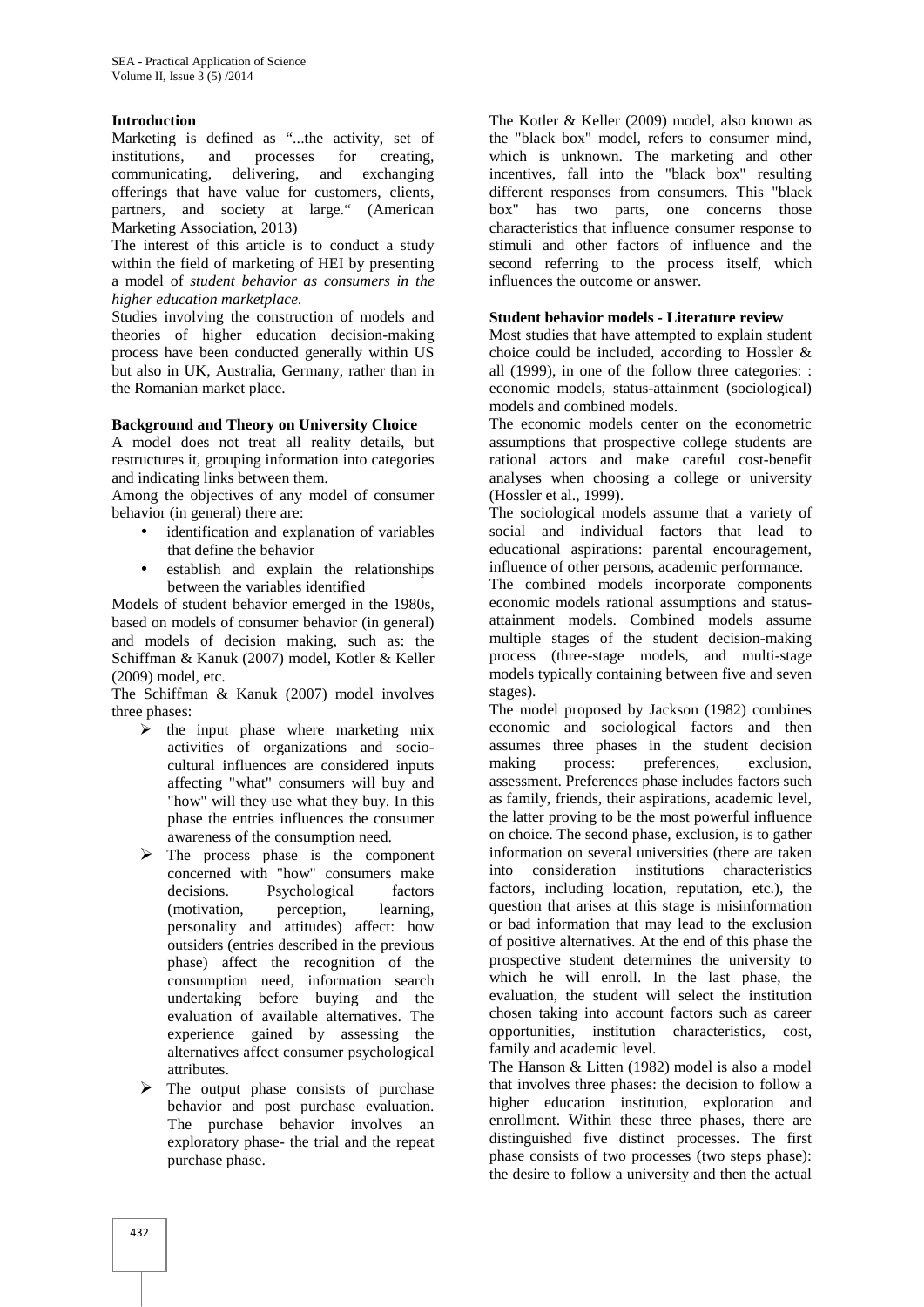decision to start this process. The second phase involves gathering information about institution, the main sources of information available being brochures, friends, parents, the latter being considered by the authors as the most important factors. The final phase, enrollment, consist of two steps registration and then confirmation, both processes are influenced (according to authors) by the financing factors.

Vrontis  $\&$  all (2007) propose a theoretical composed model: a contemporary student-choice model for developed countries. The model includes four categories of determinants, regarding: individual (in terms of consumer and personal), environment (general, public, influences / media), institution characteristics and actions (cost, location, etc.).

Osman et al., (2013) proposed a model analyzing the relationship among perception, promotion, influence and choice of study, and the impact that each of the three variables has on the fourth. Perception is represented by the experienced lecturers, suitable syllabus, qualified lecturers, and knowledgeable lecturers, and the latest features proved to be the most important factor in changing the students' perceptions about the institution. Promotion is represented by radio and television promotion, word of mouth, current students, the first of the factors having the greatest influence on this variable. The results reveal a positive effect of perception and promotion on the students' choice and also a significant positive effect of perception on influence and promotion on influence.

R. Alonderiene, A. Klimavi iene (2013) create a model based on consumer decision making process taking into account the decision-making steps (information search, alternative evaluation, and decision making) and influencing factors (individual factors, group factors, external factors, marketing mix). The model aim is to study the decision making process of choosing a university and study program. Based on the survey findings, the authors recommended: provide information on career opportunities, study program structure, regularly update university's website and continue using other promotion resources, focus on university's reputation and provide information on the innovative teaching methods, study exchange partners, career.

# **Findings / Assumptions**

Analyzing case studies from the literature, studies based on models presented above (and others), it was found that:

 prospective students choose for themselves which university they want to follow (this decreases the influence of other factors such as family), academic level of the student is the one that influences its aspirations (in detriment of social status, graduated high school quality)

- prospective students find information from the universities websites and from the current and former students of the university
- they are interested in employment opportunities
- they have an increased interest regarding the content of study programs
- differences were observed in terms of influence factors selection (reputation of the university, opportunities for mobility, cost, infrastructure them from obtaining higher values of female to male ones) depending on gender, specialization
- factors such as parents, the academic level of student have influenced all phases of decision making process
- financial factor is present in each step of the decision making process, and there were identified differences by gender, location, parents education
- females seem to be more interested in the financial factor and the male in career opportunities
- prospective students who have a greater financial support are less interested in the financial factor (costs), the family influence decreases and increases the influence of friends and the media while those with lower financially support are more influenced by family.
- some authors consider that the results may be different if the analysis is made before or after enrolling in an institution of higher education, the reason being : the discovery of information on particular attributes that were not anticipated or known before.
- institution need to adopt multi-mode communication strategies and continue to develop information sources in order to engage prospective students

## **Student behavior model – proposed model**

The preliminary model of this study, presented in figure 1, is a hybrid one, based on the findings from literature reviewed earlier. The final model will be developed after analyzing the data from exploratory interviews.

As could be seen from the models in the literature, the decision process of choosing a higher education institution requires several steps:

- *desire- motivation* (problem recognition who, why, what or when was the process activated),
- *search-evaluation* (which information sources are most stimulating and how does the choice selection occur),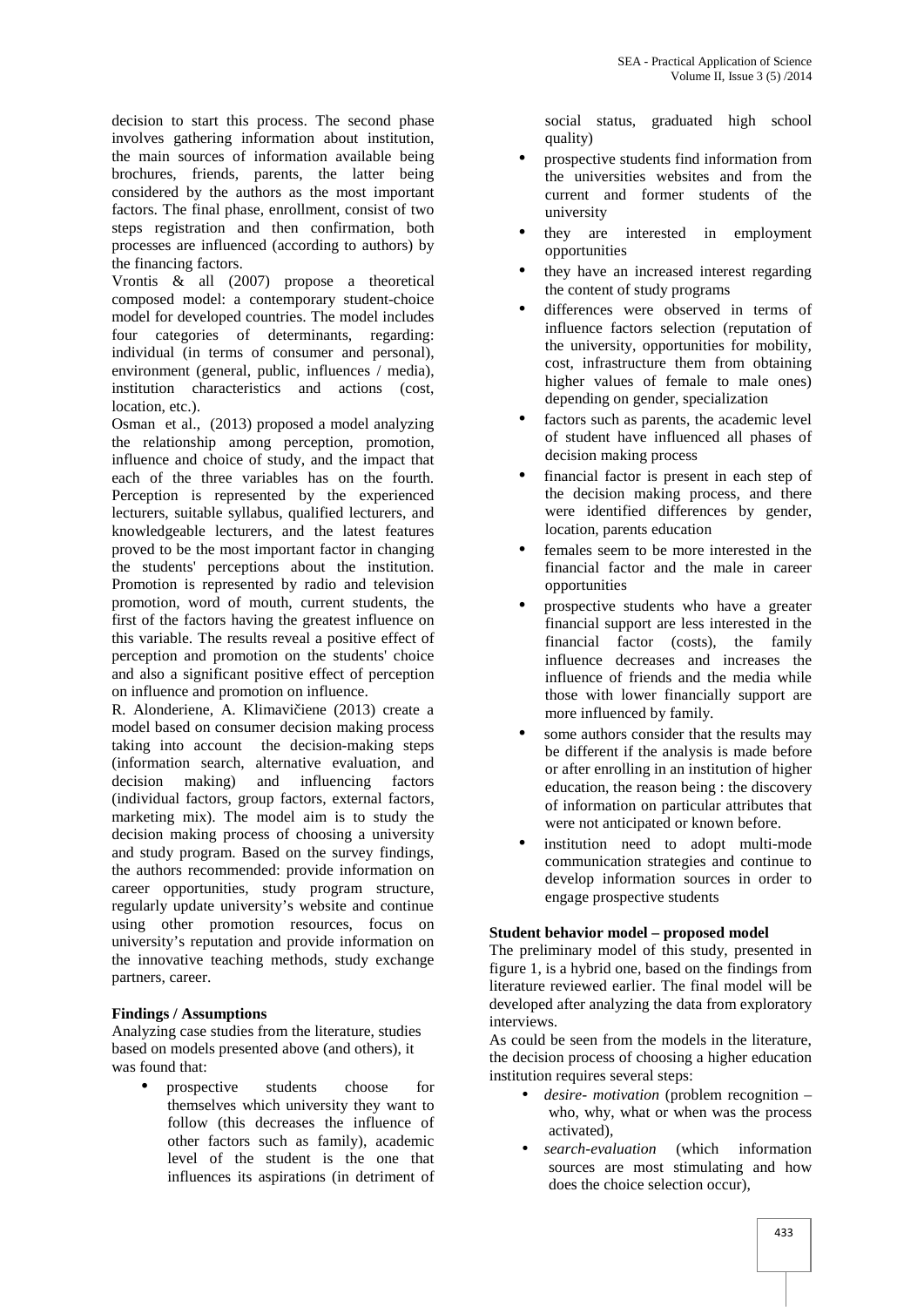*decision-election* (who or what is/are most dominant influence factors).

The first step is recognizing the need for following a higher education institution. This phase can be determined by the student's current need (aspirations, expectations) or the need required by certain situations (parents, job advancement, change (a job), to follow the trend, even impulsive circumstances etc.)

After problem recognition, the second step involves information search in order to satisfy the need. This step involves:

- identify options, this search depending on the level of information and value / non value of the information
- their evaluation, taking into account the importance of each attribute, exclusion of inadequate options.

The last step consists in deciding to enroll the chosen institution, confirm the election having as influencing factors: satisfaction, atmosphere, perhaps even time pressure.

Influencing factors play an important role in decision-making process, their influence being found at every step of the process.

## **Future research**

Very little research into Romania higher education has been conducted from a behavioural economics and socilogics prospective. There is need for studies to test behavioural theories in the context of Romanian higher education. Experimental research is needed with groups of prospective students in order to bring an improved understanding of how they are influenced by different factors, how they respond to large amount of information sources and how they process decisions.

#### **Aknowledgement**

This work was supported from the European Social Fund trough Sectorial Operational Programme Human Resources Development 2007-2013, project number POSDRU/159/1.5/S/134197, project title "Performance and excellence in Postdoctoral Research in Romanian Economics Science Domain", coordinator The Bucharest University of Economic Studies.

# **Reference**

# **Journal article**

- [1] Alonderiene R., Klimavi iene A. (2013). Insights into Lithuanian students' choice of university and study program in management and economics, *Management, 18*(1), 1-22
- [2] American Marketing Association (2013). Resource library, Dictionary. Retrieved from https://www.ama.org/resources/Pages/Diction

ary.aspx?dLetter=M&dLetter=M, accessed October, 2014

- [3] Hanson, K. H. & Litten, L. H. (1982). Mapping the road to academe: A review of research on women, men, and the college selection process. The undergraduate woman: Issues in educational equity, 73-97
- [4] Jackson, G. (1982). Public efficiency and private choice in higher education. Educational Evaluation and Policy Analysis, 4, 237-247.
- [5] Osman M. Zain, Muhammad Tahir Jan, Andy B. Ibrahim (2013). Factors influencing studentsț decision in choosing private institusions of higher education in Malaysia: a structural equation modelling approach, *Asian Academy of Management Journal, 18*(1), 75- 90
- [6] Vrontis, Demetris, Thrassou Alkis, and Melanthiou Yioula (2007), "A Contemporary Higher Education Student-Choice Model for Developed Countries", Journal of Business Research, 60(9), 979-989

#### **Books**

- [7] Hossler, D., Schmidt, J. & Vesper, N. (1999). Going to College: How Social, Economic and Educational Factors Influence the Decisions Students Make, Baltimore, MD, The Johns Hopkins University Press
- [8] Kotler, P. & Keller, K. L. (2009). Marketing Management, 13th edn, Upper Saddle River, New Jersey, Pearson Prentice Hall.
- [9] Schiffman, L. G. & Kanuk, L. L. (2007). Consumer Behavior, 9th edn, New Jersey, Prentice Hall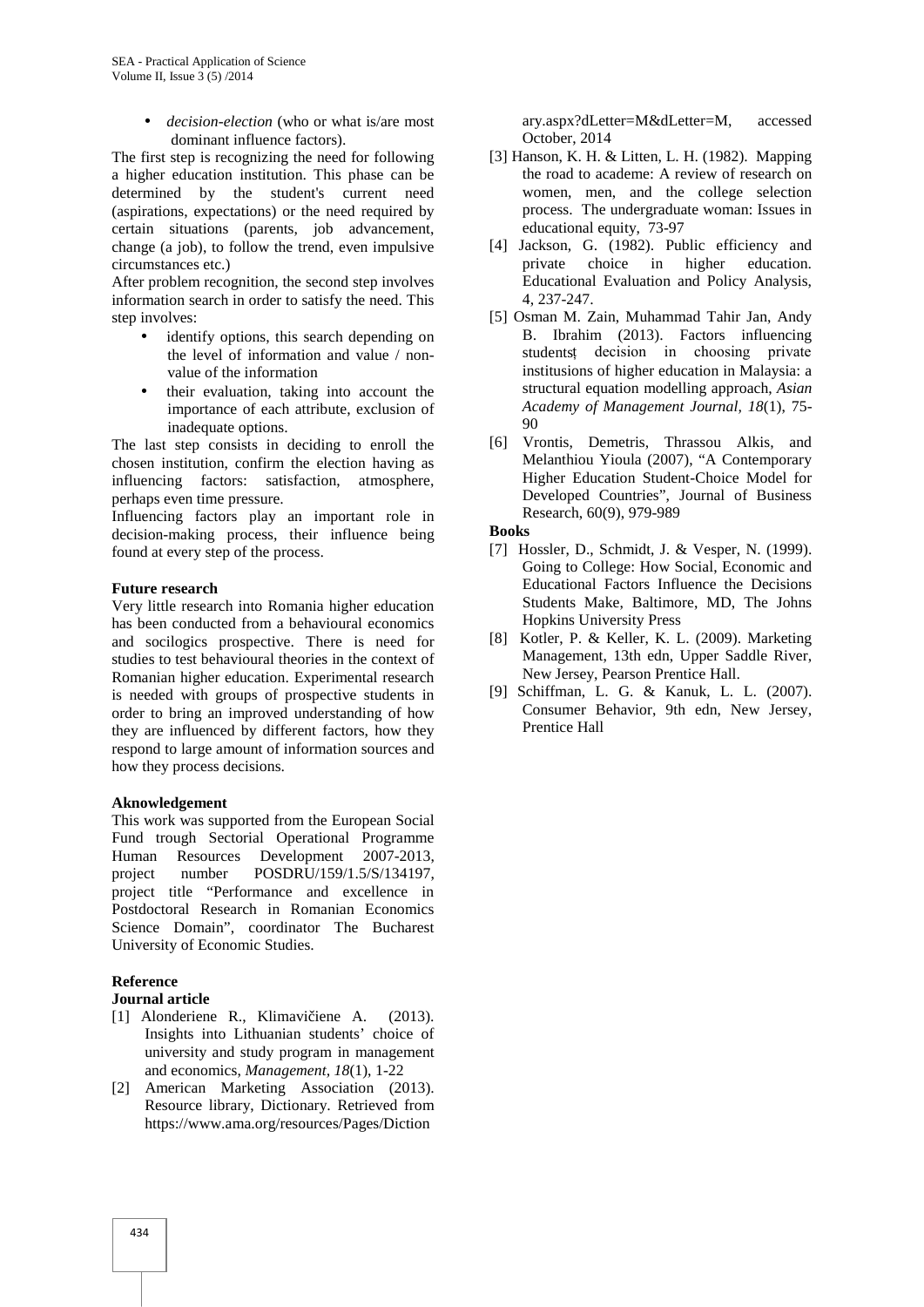#### *Appendices*



*Figure* 1. A model of students' university decision-making behavior